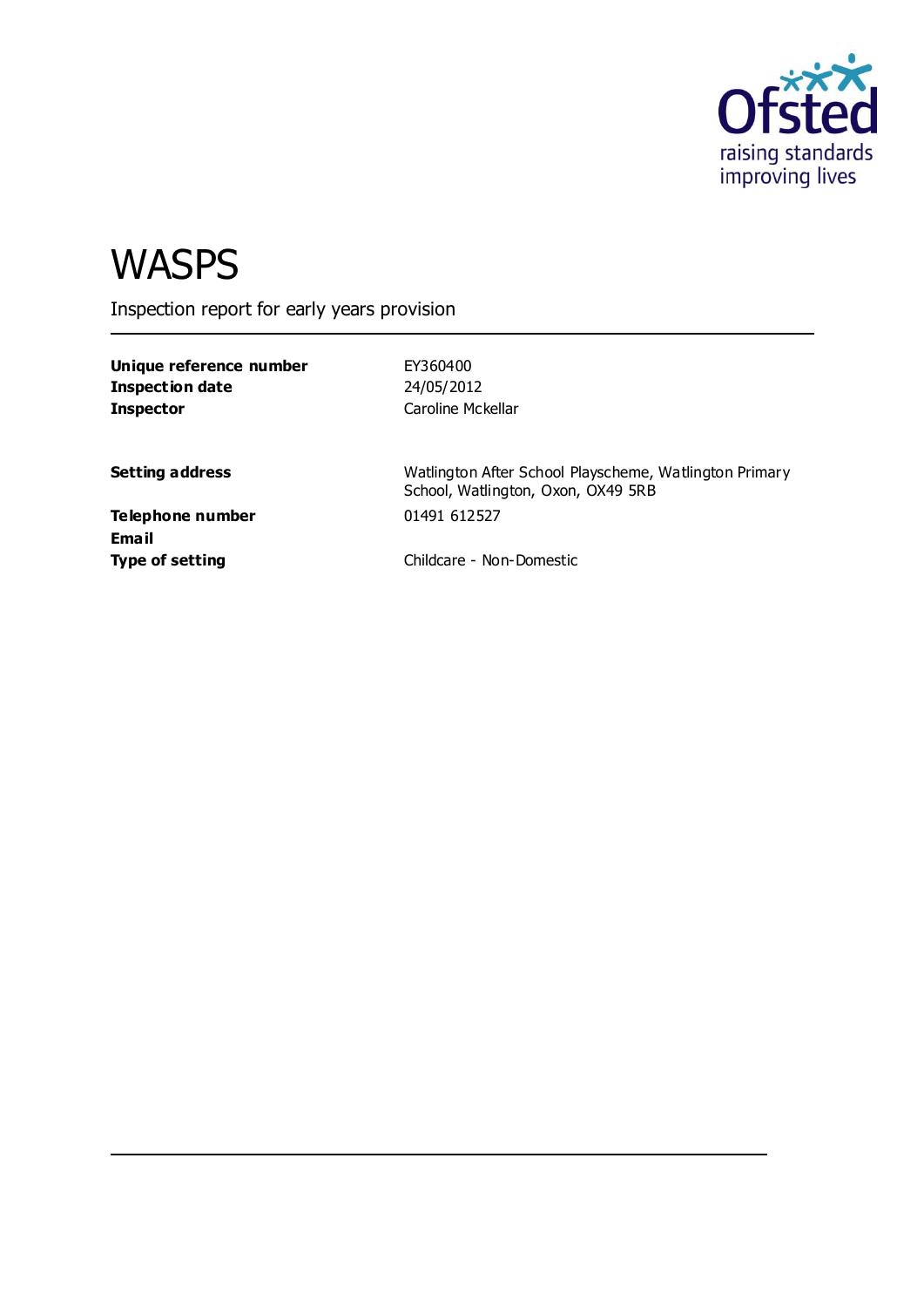The Office for Standards in Education, Children's Services and Skills (Ofsted) regulates and inspects to achieve excellence in the care of children and young people, and in education and skills for learners of all ages. It regulates and inspects childcare and children's social care, and inspects the Children and Family Court Advisory Support Service (Cafcass), schools, colleges, initial teacher training, work-based learning and skills training, adult and community learning, and education and training in prisons and other secure establishments. It assesses council children's services, and inspects services for looked after children, safeguarding and child protection.

If you would like a copy of this document in a different format, such as large print or Braille, please telephone 0300 123 1231, or email enquiries@ofsted.gov.uk.

You may copy all or parts of this document for non-commercial educational purposes, as long as you give details of the source and date of publication and do not alter the information in any way.

T: 0300 123 1231 Textphone: 0161 618 8524 E: enquiries@ofsted.gov.uk W: [www.ofsted.gov.uk](http://www.ofsted.gov.uk/)

© Crown copyright 2012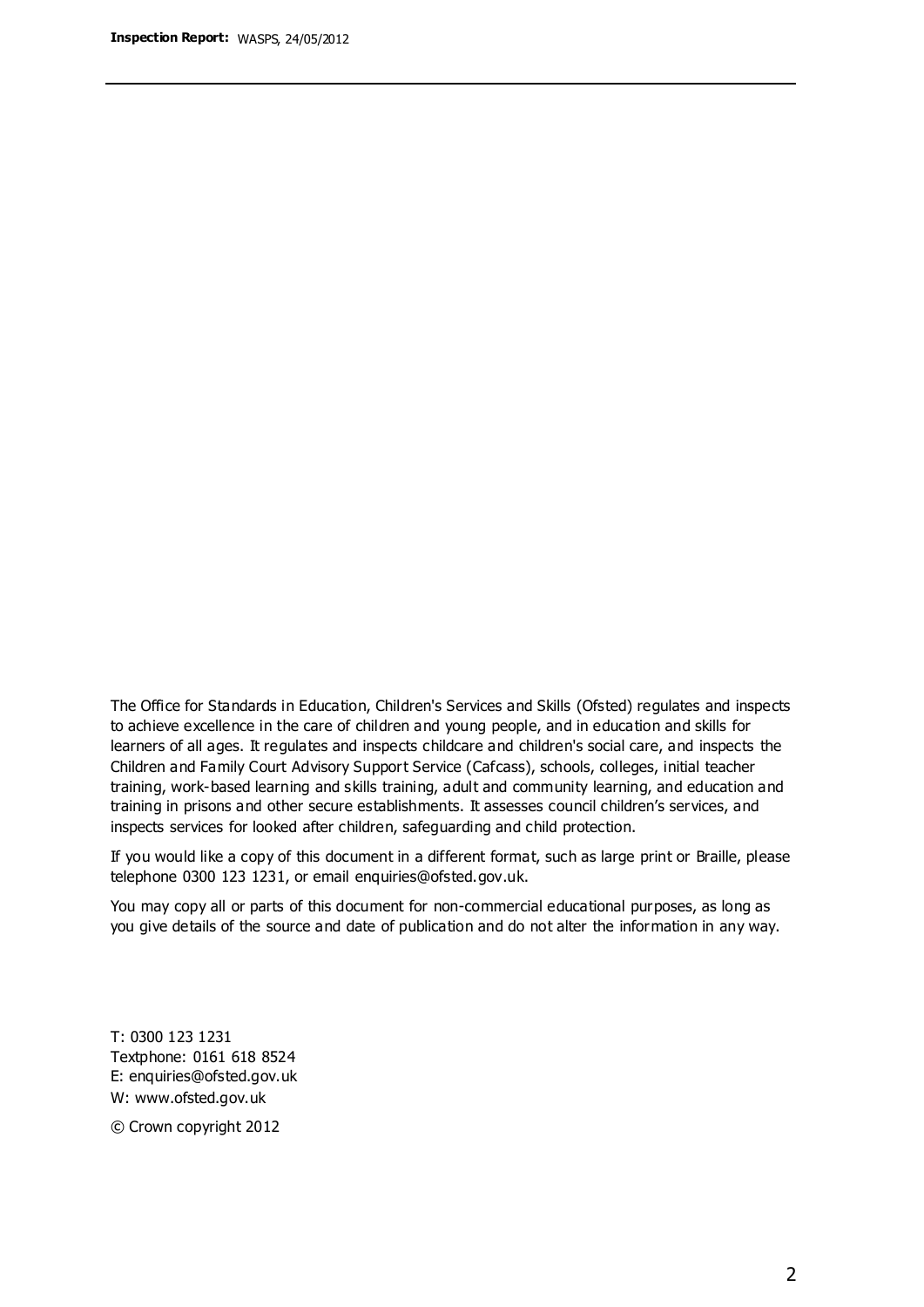#### **Introduction**

This inspection was carried out by Ofsted under Sections 49 and 50 of the Childcare Act 2006 on the quality and standards of the registered early years provision. 'Early years provision' refers to provision regulated by Ofsted for children from birth to 31 August following their fifth birthday (the early years age group). The registered person must ensure that this provision complies with the statutory framework for children's learning, development and welfare, known as the *Early* Years Foundation Stage.

The provider must provide a copy of this report to all parents with children at the setting where reasonably practicable. The provider must provide a copy of the report to any other person who asks for one, but may charge a fee for this service (The Childcare (Inspection) Regulations 2008 regulations 9 and 10).

Children only attend this setting before and/or after the school day and/or during the school holidays. The judgements in this report reflect the quality of early years provision offered to children during those periods.

The setting also makes provision for children older than the early years age group which is registered on the voluntary and/or compulsory part(s) of the Childcare Register. This report does not include an evaluation of that provision, but a comment about compliance with the requirements of the Childcare Register is included in Annex B.

Please see our website for more information about each childcare provider. We publish inspection reports, conditions of registration and details of complaints we receive where we or the provider take action to meet the requirements of registration.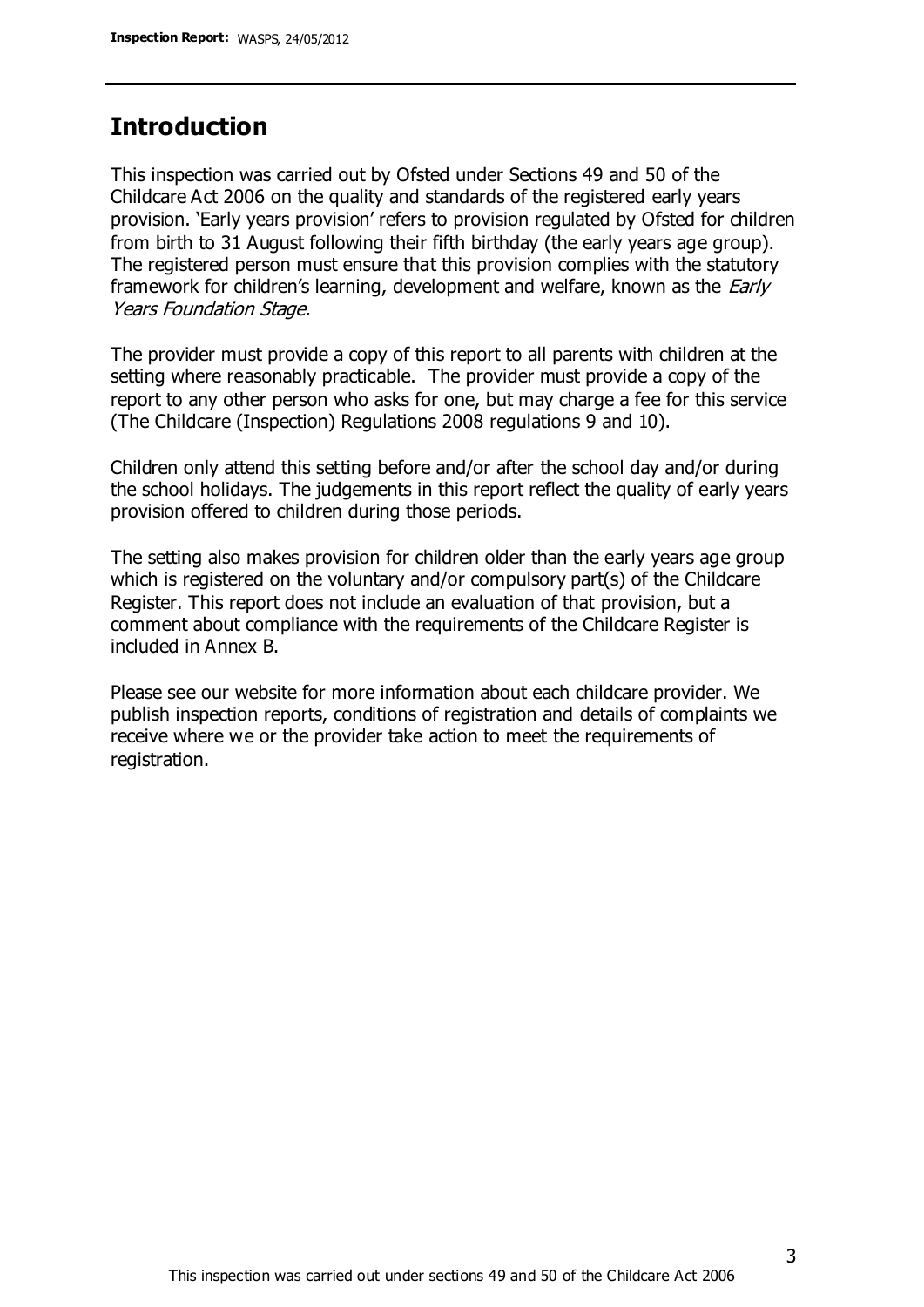#### **Description of the setting**

Watlington After School Club (WASPS) registered in 2002 and re-registered under new ownership of Old Station Nursery Ltd in 2007. It operates from the extended school's room in Watlington Primary School, with access to the school's playground, playing field and toilet facilities. The club serves children attending Watlington Primary School and other local schools. A maximum of 24 children may attend the club at any one time. The club is open each weekday during term time from 7.30am to 9am for breakfast club and from 3pm to 6pm for the after school club. The holiday play scheme is open from 8am to 6pm in school holidays.

The club is registered on the Early Years Register and the compulsory and voluntary parts of the Childcare Register. There are currently 52 children aged from four to 11 years on roll. The club currently employs six members of staff. Of these, five hold an appropriate early years qualification.

# **The overall effectiveness of the early years provision**

Overall the quality of the provision is satisfactory.

Children are cared for by staff who spend their time engaging with them in their play. Children make suitable progress in their learning, although they have fewer opportunities to select resources to help them develop skills for the future. Observations and assessments are not used well to identify children's next steps in their learning and key persons are not always consistent. Children's behaviour at the club is generally acceptable although they do not always learn boundaries and behavioural expectations. Staff form appropriate relationships with parents and other providers, but do not always share information about children's learning. The club has adequately addressed its previous recommendation and this shows satisfactory capacity to maintain continuous improvement.

# **What steps need to be taken to improve provision further?**

To further improve the early years provision the registered person should:

- develop further the sharing of information between parents and other settings children attend to promote continuity in children's learning and development
- increase the range of resources available for children to choose and make choices in their own play and learning, particularly to support their developing future skills
- develop systems for observing and identifying children's next steps in their learning
- improve the key person system so that children have opportunities to build a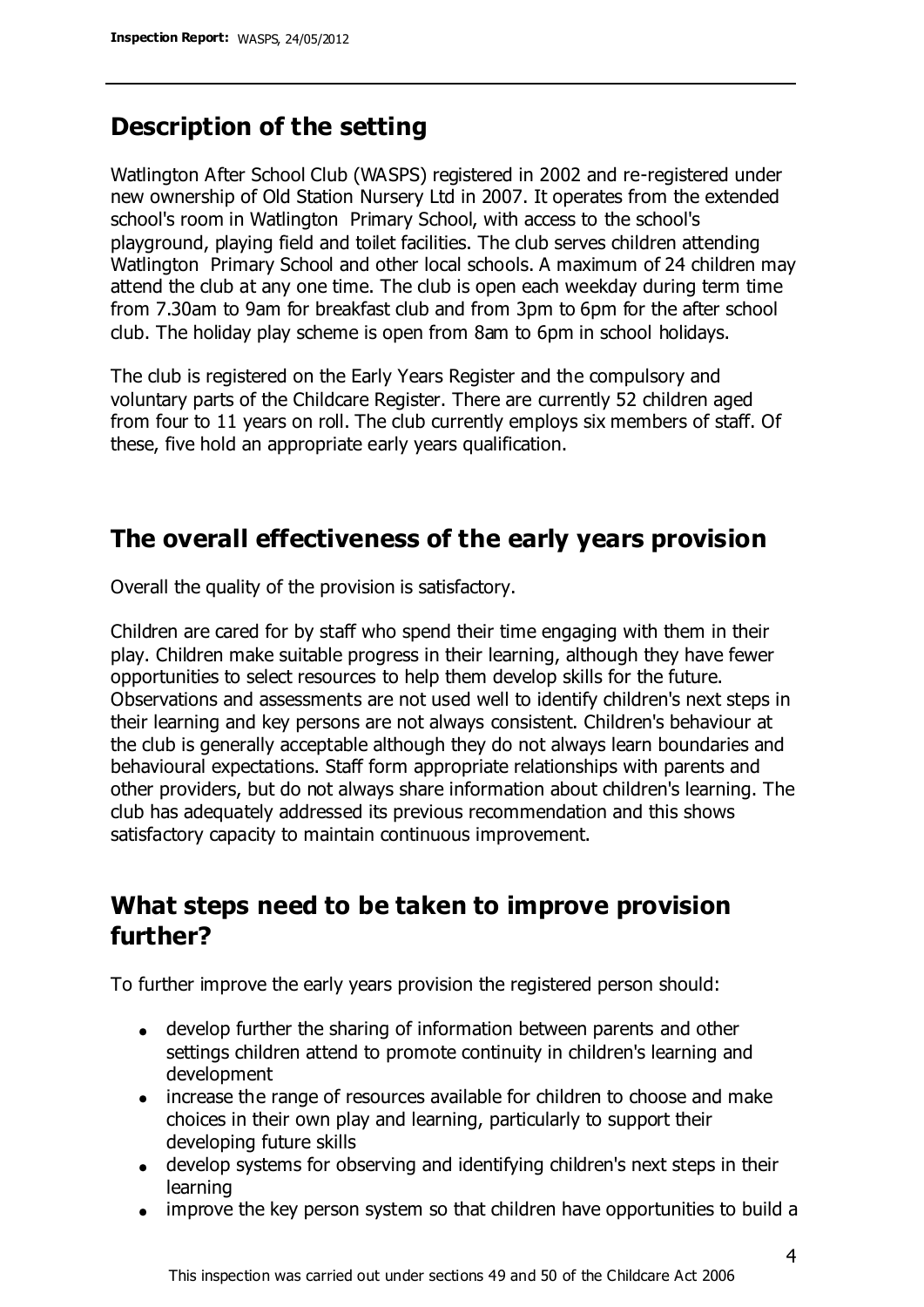close personal relationship with an adult they can depend on

develop further routines to help children understand boundaries and behavioural expectations.

# **The effectiveness of leadership and management of the early years provision**

The club has satisfactory arrangements in place for safeguarding children. Staff have a satisfactory knowledge of the action to take in the event of a child protection concern. Checks are conducted on new staff to assess their suitability to be in contact with children, and this helps to keep children safe. Staff carry out risk assessments and these help to identify and minimise the hazards that children may encounter in their environment and when on outings. Staff carry out frequent fire drills to help children learn how to evacuate the building in an emergency. Most staff hold appropriate first aid certificates and are able to take the correct action in a medical emergency.

The club has begun the process of self-evaluation and has included staff, parents and children via the use of questionnaires. The manager has accurately identified areas for her own development as well as for the club. She is now working towards some of the areas identified such as the purchasing of new football goals and making sure staff attend training. The children are particularly enjoying their new responsibilities of signing themselves out on the new board alongside the usual parents signing out sheet. This helps children to enjoy their experience at the club.

Staff set up some resources for the children to use on their arrival at the club and other resources in sufficient quantities are available. Children are able to choose whether to play indoors or outdoors. Some of the older children play quite roughly in the outdoor areas and this impacts on the younger children's ability to enjoy these at all times. Staff have regular meetings to plan appropriate activities for the children in their care, although children do not have input into these plans. The club has positive images of diversity on display. These include images representing people from different cultures or from varying abilities, in the form of books, toys and displays. The club is currently trialling a new form of planning which breaks down the activities provided for younger and older children to make them more interesting. The club also accesses training to meet the needs of children requiring additional medical knowledge so that they can safely attend the club.

The club acquires some knowledge of children attending who are in the Early Years Foundation Stage. A member of staff also works in the reception class at the local primary school to achieve this. However, the club is not proactive in working with the school and this does not fully support children's continuity of care and learning. The club receives some support from their childcare development officer although this is infrequent. Parents are positive about the club and say that it offers continuity for children. They receive adequate correspondence via emails and newsletters. Parents find the staff very friendly and welcoming on a daily basis and this helps staff to develop sound relationships with parents and carers. However, parents have not seen any key person records or had any input into these. This means there is a limited exchange of information about children's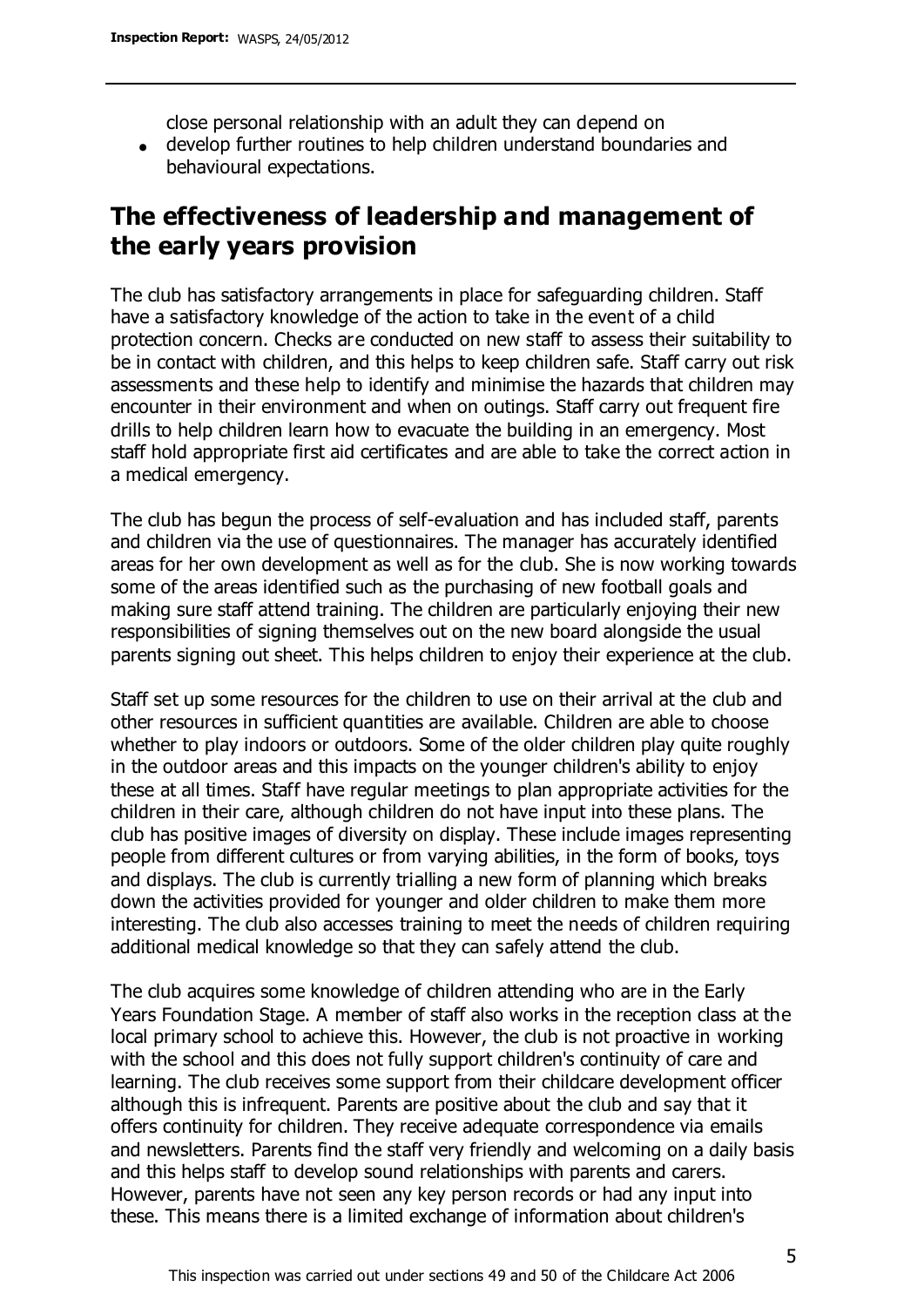development between key persons and parents. Parents are encouraged to provide information about their views of the club via parents' questionnaires.

# **The quality and standards of the early years provision and outcomes for children**

Generally, children attending the club are content and are able to make some choices about the activities that they engage in. For example, children choose to play on the playstation and watch a DVD of their choice. Children have access to suitable resources, although many are in drawers and unlabelled containers that do not attract children's attention. This limits children's exploration of their environment. Children are developing some skills for the future such as information and communication technology skills whilst using the playstation and literacy skills whilst looking at books and drawing pictures. However, the range of activities and resources that children can select for themselves limits this.

The club is currently working towards new displays for the diamond jubilee and forthcoming Olympic Games. This means there are currently limited displays of children's own work. Some children gain a sense of belonging by having their photographs displayed in the club. The routine for collecting children after school helps them to feel safe. The familiar routine of show and tell, followed by tea, then free play choices before collection helps children to feel secure.

Children sit down together at show and tell time and this is an opportunity for all children to tell the other children about important events in their lives. Some children choose to talk about going swimming or horse riding and the younger children listen attentively. However, some children do not wish to participate in this activity and make inappropriate comments or display disruptive behaviour. This negatively affects the ability of other children to enjoy this activity and some children are beginning to model the older children's behaviour. As a result, children have a limited understanding of boundaries and behavioural expectations.

All children in the Early Years Foundation Stage have an allocated key person. However, the allocation and replacement of key persons during this academic year has been inconsistent with no handover of information from one key person to another. This affects the child's ability to form a close personal relationship with their key person. Records in key person files are inconsistent with some children having no observations or next steps identified for six months. Some staff have built sound relationships with the children and use this knowledge to provide activities that engage the children appropriately. For example, a child was actively engaged in looking at a book and then drawing a picture because of the staff's knowledge that he enjoyed a particular book.

Children have access to fresh drinking water at all times at the club and are also provided with a fruit snack if they wish which helps to keep them healthy. Some children have tea at the club and their parents provide this at the beginning of the day. Staff inform parents that there is a refrigerator available for them to store their child's packed tea in. However, not all parents do this to fully promote their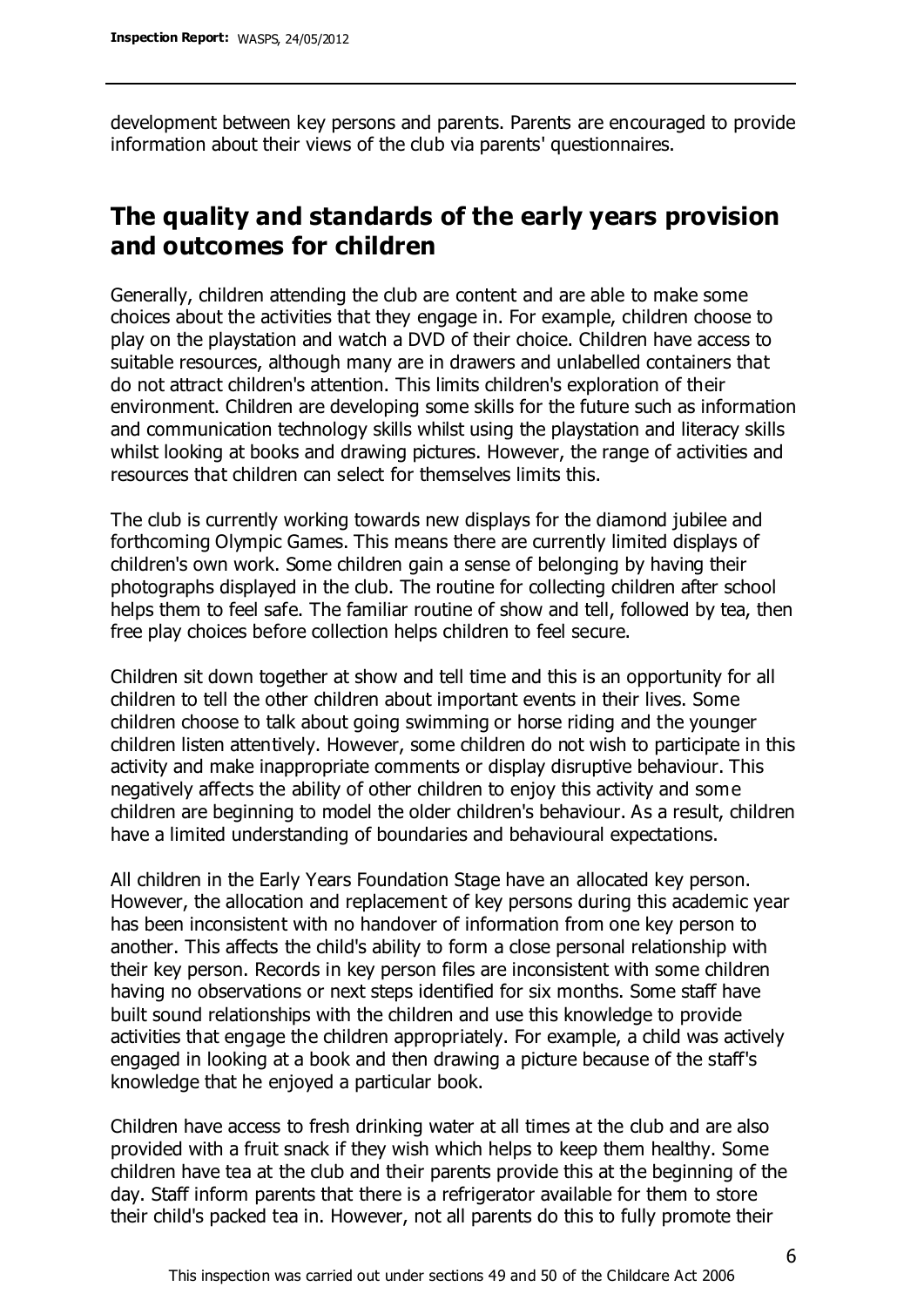children's good health.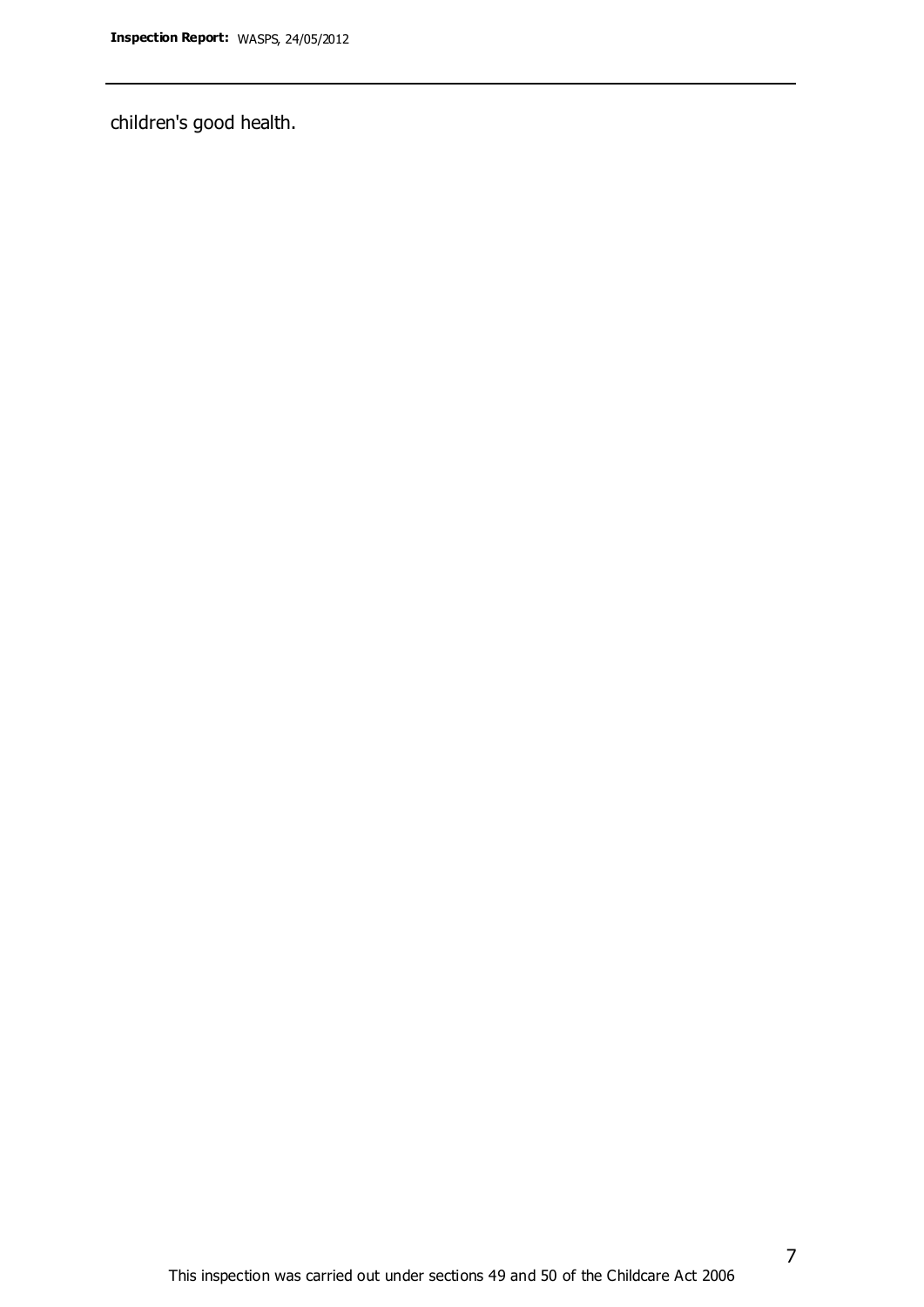# **Annex A: record of inspection judgements**

#### **The key inspection judgements and what they mean**

Grade 1 is Outstanding: this aspect of the provision is of exceptionally high quality Grade 2 is Good: this aspect of the provision is strong Grade 3 is Satisfactory: this aspect of the provision is sound Grade 4 is Inadequate: this aspect of the provision is not good enough

#### **The overall effectiveness of the early years provision**

| How well does the setting meet the needs of the      |  |
|------------------------------------------------------|--|
| children in the Early Years Foundation Stage?        |  |
| The capacity of the provision to maintain continuous |  |
| improvement                                          |  |

#### **The effectiveness of leadership and management of the early years provision**

| The effectiveness of leadership and management of the             |   |
|-------------------------------------------------------------------|---|
| <b>Early Years Foundation Stage</b>                               |   |
| The effectiveness of leadership and management in embedding       |   |
| ambition and driving improvement                                  |   |
| The effectiveness with which the setting deploys resources        | 3 |
| The effectiveness with which the setting promotes equality and    |   |
| diversity                                                         |   |
| The effectiveness of safeguarding                                 |   |
| The effectiveness of the setting's self-evaluation, including the | 3 |
| steps taken to promote improvement                                |   |
| The effectiveness of partnerships                                 |   |
| The effectiveness of the setting's engagement with parents and    |   |
| carers                                                            |   |

#### **The quality of the provision in the Early Years Foundation Stage**

The quality of the provision in the Early Years Foundation Stage  $\vert$  3

#### **Outcomes for children in the Early Years Foundation Stage**

| <b>Outcomes for children in the Early Years Foundation</b>    |  |
|---------------------------------------------------------------|--|
| <b>Stage</b>                                                  |  |
| The extent to which children achieve and enjoy their learning |  |
| The extent to which children feel safe                        |  |
| The extent to which children adopt healthy lifestyles         |  |
| The extent to which children make a positive contribution     |  |
| The extent to which children develop skills for the future    |  |

Any complaints about the inspection or report should be made following the procedures set out in the guidance available from Ofsted's website: www.ofsted.gov.uk